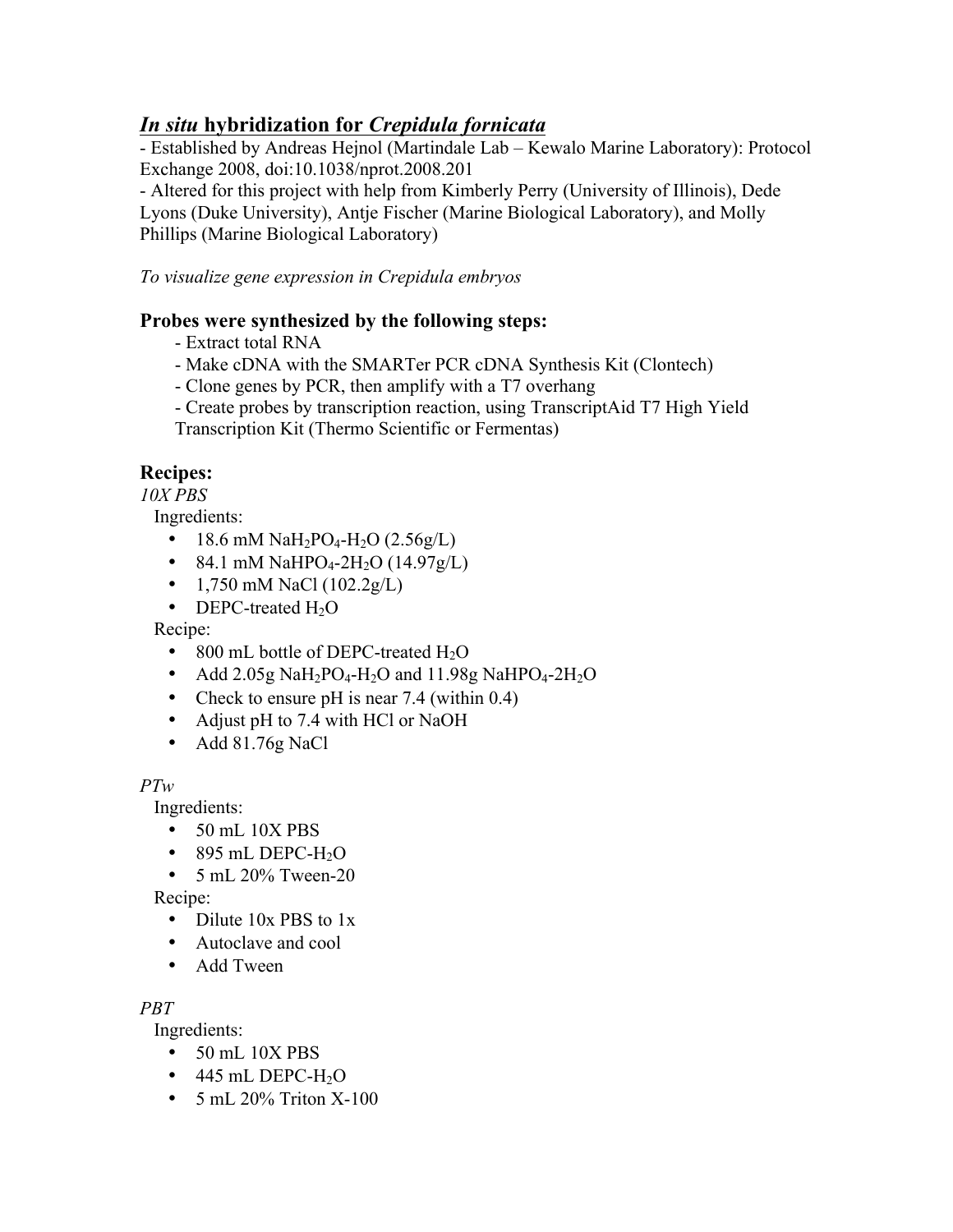$\bullet$  0.5g BSA

Recipe:

- Mix PBS and water
- Add BSA (stored in 4°C fridge)
- Filter sterilize
- Add Triton X-100

#### *Hybridization Buffer*

Ingredients:

- 10 mL 20X SSC pH 4.5
- 7.2 mL DEPC-H<sub>2</sub>O
- $2 \text{ mL } 20\%$  SDS
- 0.5 mL 20% Tween-20
- 0.2 mL Salmon Sperm DNA (10mg/mL)
- 0.1 mL Heparin (20mg/mL)
- 20 mL Formamide

Recipe:

- Mix all ingredients except formamide
- Add formamide under fume hood
- Store at -20°C when not using buffer at hybe temp
	- o Buffer will precipitate in freezer
	- o Precipitate should disappear when heated

## *Roche Blocking Buffer: 10X Stock*

Ingredients:

- 5g Blocking buffer powder
- 50mL Maleic Acid Buffer

Recipe:

- Heat and shake to dissolve
- Autoclave to sterilize
- Store in fridge

## *AP Buffer*

Ingredients:

- $\bullet$  36.25 mL DEPC-H<sub>2</sub>O
- 5 mL 1M NaCl
- $\bullet$  5 mL 1M Tris, pH 9.5
- 2.5 mL 1M  $MgCl<sub>2</sub>$
- 1.25 mL 20% Tween-20

Recipe:

- Add all ingredients, then take pH
- Adjust to  $\sim$ 9.5
- Keep at RT for use the same day (make daily)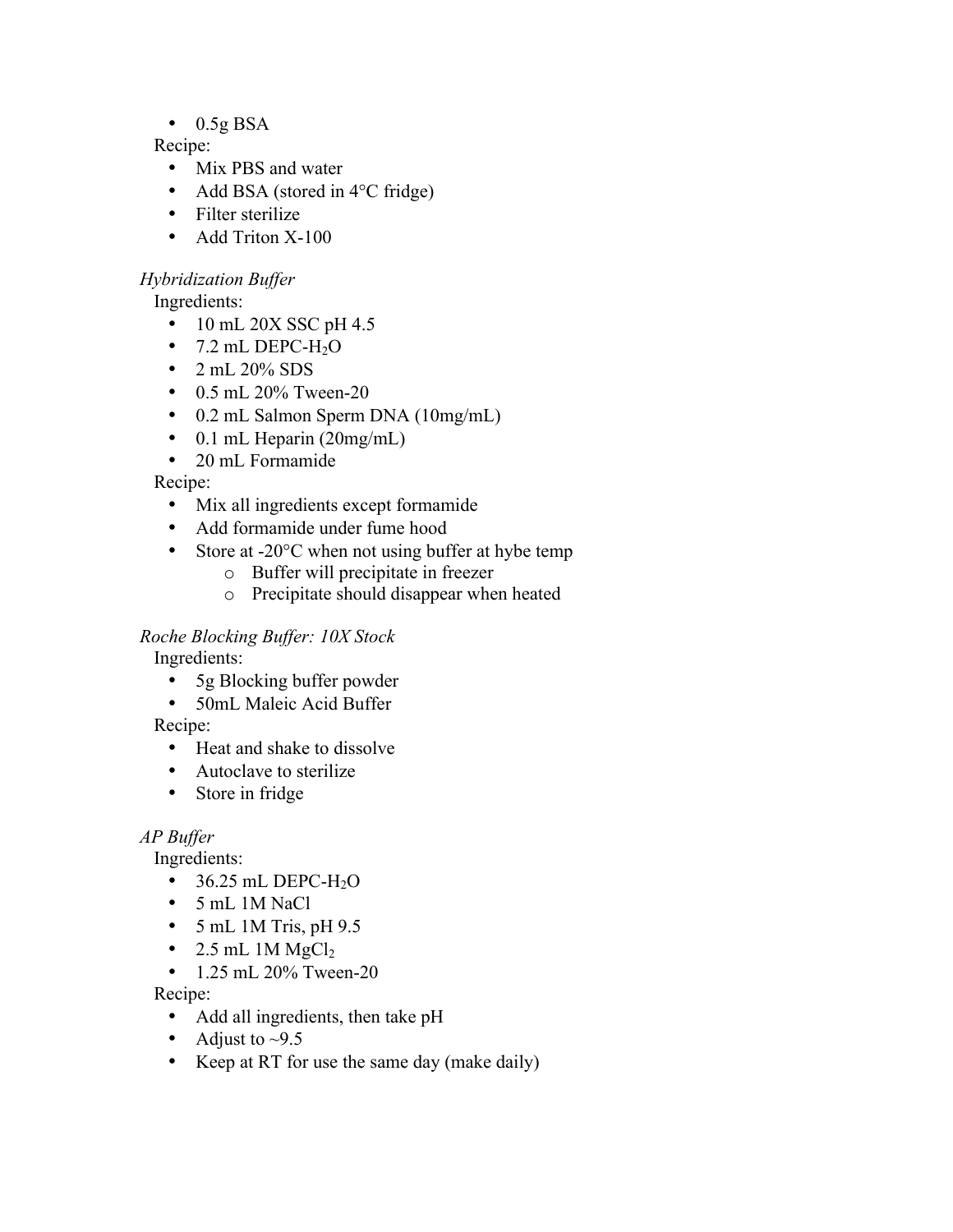#### *AP Substrate Solution*

Ingredients:

- AP Buffer
- NBT (p-Nitro-Blue tetrazolium chloride)
- BCIP (5-Bromo-4-chloro-3-indolyl phosphate)

Recipe:

• Add 3.3µL NBT and 3.3µL BCIP to 1mL AP buffer

## **Protocol:**

General Notes:

- Use RNAse-free equipment and solutions through hybridization step.
- All washes are 1 mL, 5 min. at RT in **24-well plates** while shaking gently, unless otherwise stated. (It is critical that washes are done in well plates; embryos will fall apart in tubes.)
- Hybridization temp: 65°C.
- Additional notes are italicized.

Day 1

- 1. Transfer samples, stored in methanol, from tubes to a 24-well plate
- 2. Use ~1mL for each wash, and rehydrate through:
	- a. 60% MeOH/40% PTw
	- b. 30% MeOH/70% PTw
	- c. 4x 5 minutes in PTw
	- *- Make fresh aliquot of glycine for step 4: 2 mg/mL in PTw*
- *3.* Digest with Proteinase-K (.01 mg/ml in PTw make fresh) for no more than 5 minutes at RT without rocking
	- $\rightarrow$  If not doing a Pro-K digestion, keep samples in PTw and move on to step 5<sup>\*</sup> *- While samples incubate in Proteinase K, make 1% triethanolamine in PTw*
- 4. Remove Proteinase K and wash with 2x 2 mg/mL glycine in PTw - *Be sure to end Proteinase K reaction quickly with glycine*
- 5. Add 3 µl acetic anhydride to every 1 mL 1% triethanolamine, vortex thoroughly, and add to embryos immediately for 5 minutes
- 6. Take remaining 1% triethanolamine, add 3µl more acetic anhydride to every 1 mL, vortex thoroughly, and add immediately to embryos for 5 minutes – *do not remove solution from step 5 from wells!*
- 7. Wash briefly in PTw, then wash  $2 \times 5$  min in PTw *- Make 4% PFA in PTw on ice, then let thaw*
- 8. Refix in 4% PFA in PTw for 1 hour at RT **–** *do not add PFA cold!* - *During refix, remove hybridization buffer from -20°C freezer and warm up in oven until there is no more precipitate and/or make more if necessary*
- 9. Wash 5x in PTw
- 10. Remove as much liquid as possible without letting the embryos become dry, add 1mL hybe buffer, incubate for 10 minutes at RT.
- 11. Remove liquid add 500µl hybe buffer.
- 12. Place at hybe temp, 65°C, for approximately 3 hours
- 13. Dilute probe to a final concentration of 2 ng/ $\mu$ l in hybe buffer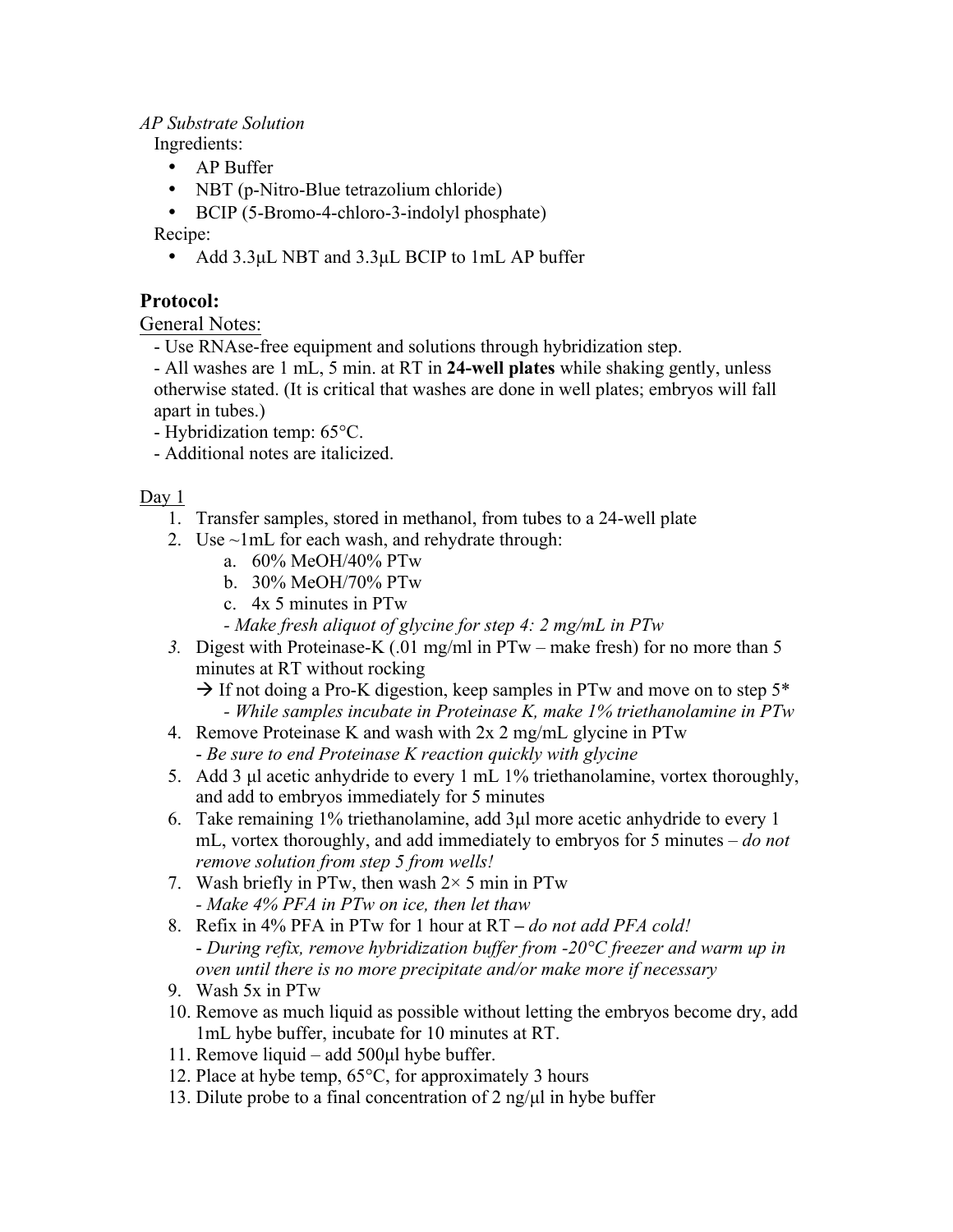*- Dig-labeled probe stored as a 100 ng/µl stock in hybe buffer at -20°C*

*- 10 µl probe (100 ng/µl) with 490 µl hybe buffer*

- 14. Denature probe at 80-90°C max for 10 minutes
- 15. Heat shock probes on ice!
- 16. Remove prehybe and add 500µl probe to each well *- Work quickly to keep embryos warm in well plate!*
- 17. Hybridize overnight at 65°C

\*We were not able to confirm whether *Crepidula* embryos will stain without a Pro-K digestion. This is worth investigating because the Pro-K digestion is extremely harsh for young *Crepidula* embryos (pre-gastrulation).

### Day 2

*- Make sure hybe buffer is prewarmed*

*- Keep incubator at hybe temp and set up digital dry bath at hybe temp, 65°C*

*- Make 2x SSC from 20x stock SSC pH 7 – 1 mL 20X SSC pH 7 in 9 mL DEPC-H2O*

*- Make three SSC solutions that will be used in step 21 and put them in incubator so that they warm up to hybridization temperature*

- 18. Remove probe and recapture for storage at -20°C *– can be reused 4-5 times*
- 19. Wash 1x for 10 minutes with hybe buffer at hybe temp (500 uL)
- 20. Wash 1x for 40 minutes with hybe buffer at hybe temp (500 uL)
- 21. Wash  $(\sim 1 \text{mL})$  using the following steps at hybridization temp:
	- a. 30 min in 75% hybe  $+ 25\%$  2X SSC at hybe temp
	- b. 30 min in 50% hybe  $+$  50% 2X SSC at hybe temp
	- c. 30 min in  $25\%$  hybe + 75% 2X SSC at hybe temp
	- *- Incubate 2X SSC at hybe temp for next wash*
- 22. SSC washes  $(\sim 1 \text{mL})$  at hybridization temp:
	- a. 30 min in 100% 2X SSC at hybe temp
	- *- Make 0.2X SSC: 1 mL 2X SSC in 9 mL DEPC-H2O*
	- *- Incubate some at hybe temp for next washes*
	- b. 3x 20 min in 0.2X SSC at hybe temp
	- *- During 0.2X SSC washes, make three SSC solutions that will be used in step*
	- *23 and keep solutions at room temp*
- 23. Wash  $(\sim lmL)$  using the following steps at room temp:
	- a. 10 min in 75% 0.2X SSC + 25% PTw
	- b. 10 min in 50% 0.2X SSC + 50% PTw
	- c. 10 min in 25%  $0.2X$  SSC + 75% PTw at RT
- 24. Wash 10 min in 100% PTw at RT

#### *- During PTw washes, make 1X blocking buffer (diluted in MAB) to be used for steps 26-28*

- 25. Wash 3x for 5 minutes with PTw at RT
- 26. Incubate in 500 uL 1X Boehringer-Mannheim/Roche blocking buffer for 1 hour at RT while shaking
- 27. Make solution with blocking buffer and anti-Dig/AP (diluted to 1:5000 in 1X blocking buffer) and incubate for the same hour at RT while shaking